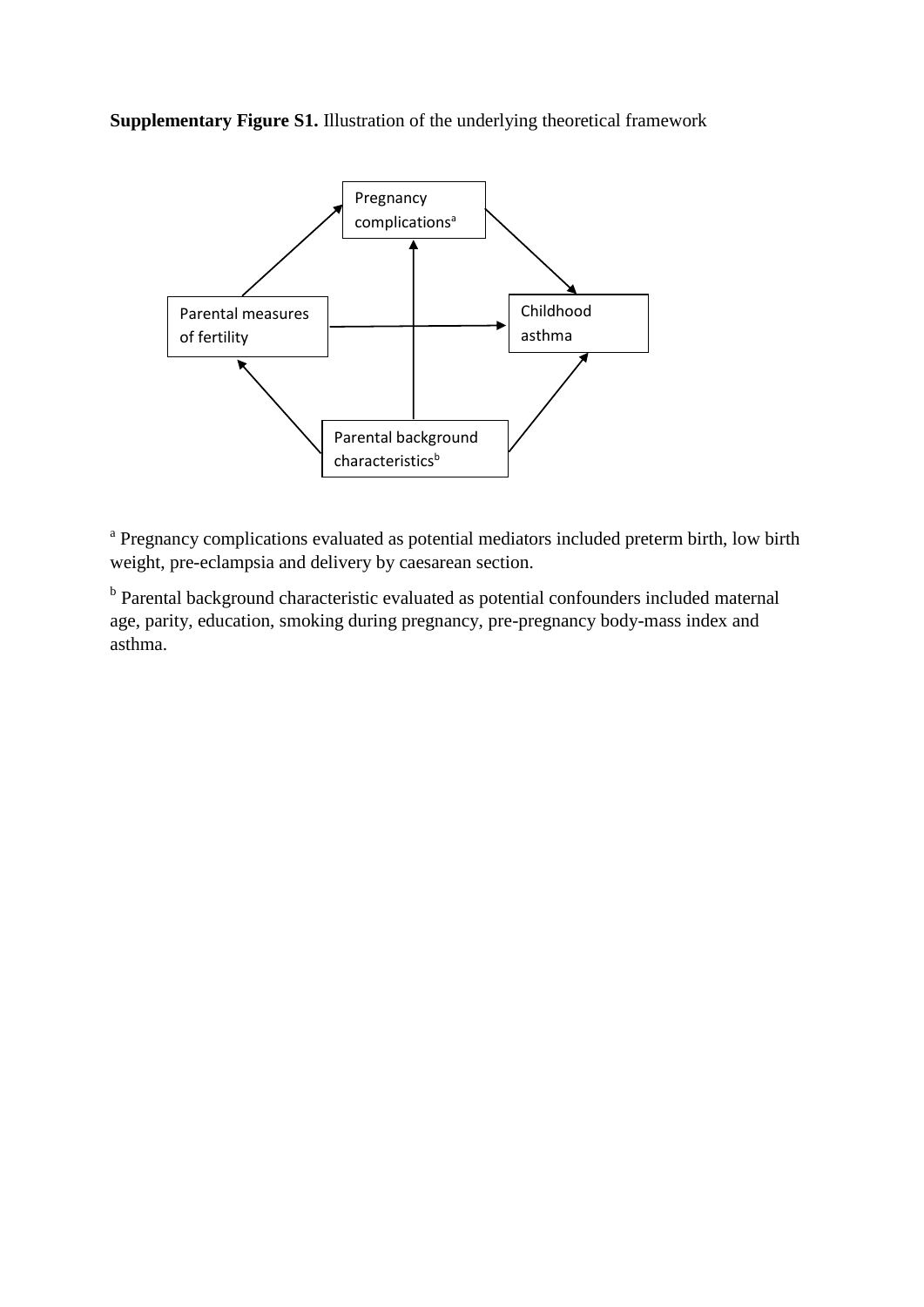**Supplementary Table S1.** Comparing the distribution of background characteristics among children who were included and excluded from the registry-based analysis due to missing exposure information

| <b>Background characteristics</b>                            | <b>Excluded</b>           | <b>Included</b> |
|--------------------------------------------------------------|---------------------------|-----------------|
|                                                              | $(N=129, 174)$            | $(N=474,402)$   |
| Maternal age at delivery, years N (%)                        |                           |                 |
| $\leq$ 25                                                    | 24,873 (19.3)             | 79,803 (16.8)   |
| $25-29$                                                      | 45,427 (35.2)             | 155,866 (32.9)  |
| 30-34                                                        | 40,413 (31.3)             | 159,001 (33.5)  |
| 35 and older                                                 | 18,461 (14.3)             | 79,732 (16.8)   |
| Maternal parity, N (%)                                       |                           |                 |
| $\boldsymbol{0}$                                             | 53,538 (41.5)             | 193,503 (40.8)  |
| $\mathbf{1}$                                                 | 45,311(35.1)              | 170,737 (36.0)  |
| $\mathbf{2}$                                                 | 21,684 (16.8)             | 78,163 (16.5)   |
| $3+$                                                         | 8,641(6.7)                | 31,999(6.8)     |
| Maternal smoking during pregnancy, N (%)                     |                           |                 |
| N <sub>o</sub>                                               | 56,162 (78.5)             | 317,226 (80.5)  |
| Only at the beginning of pregnancy                           | 6,098(8.5)                | 27,929(7.1)     |
| Still smoking at the end of pregnancy                        | 9,294 (13.0)              | 48,855 (12.4)   |
| Missing                                                      | 57,620                    | 80,392          |
| Maternal current asthma, N (%)                               |                           |                 |
| N <sub>o</sub>                                               | 124,586 (96.5)            | 454,114 (95.7)  |
| Yes                                                          | 4,588(3.6)                | 20,288(4.3)     |
| Maternal pre-eclampsia, N (%)                                |                           |                 |
| N <sub>o</sub>                                               | 124,414 (96.3)            | 456,100(96.1)   |
| Yes                                                          | 4,760(3.7)                | 18,302 (3.9)    |
| Child sex, $N$ $(\%)$                                        |                           |                 |
| Male                                                         | 66,203 (51.3)             | 243,413 (51.3)  |
| Female                                                       | 62,971 (48.7)             | 230,989 (48.7)  |
| Child preterm birth $(\leq 37$ gestational weeks), N $(\%)$  |                           |                 |
| N <sub>o</sub>                                               | 122,563 (94.9)            | 449,218 (94.7)  |
| Yes                                                          | 6,611(5.1)                | 25,184(5.3)     |
| Child low birthweight $(\leq 2500 \text{ grams})$ , N $(\%)$ |                           |                 |
| N <sub>0</sub>                                               | 125,047 (96.8)            | 458,572 (96.7)  |
| Yes                                                          | $\overline{4,1}$ 27 (3.2) | 15,830(3.3)     |
| Missing                                                      |                           |                 |
| Child delivery by caesarean section, $N(\%)$                 |                           |                 |
| N <sub>o</sub>                                               | 112,292 (86.9)            | 404,328 (85.2)  |
| Yes                                                          | 16,882(13.1)              | 70,074 (14.8)   |
| Child asthma at 7 years, $N(\%)$                             |                           |                 |
| N <sub>0</sub>                                               | 123,875 (95.9)            | 454,213 (95.7)  |
| Yes                                                          | 5,299(4.1)                | 20,189(4.3)     |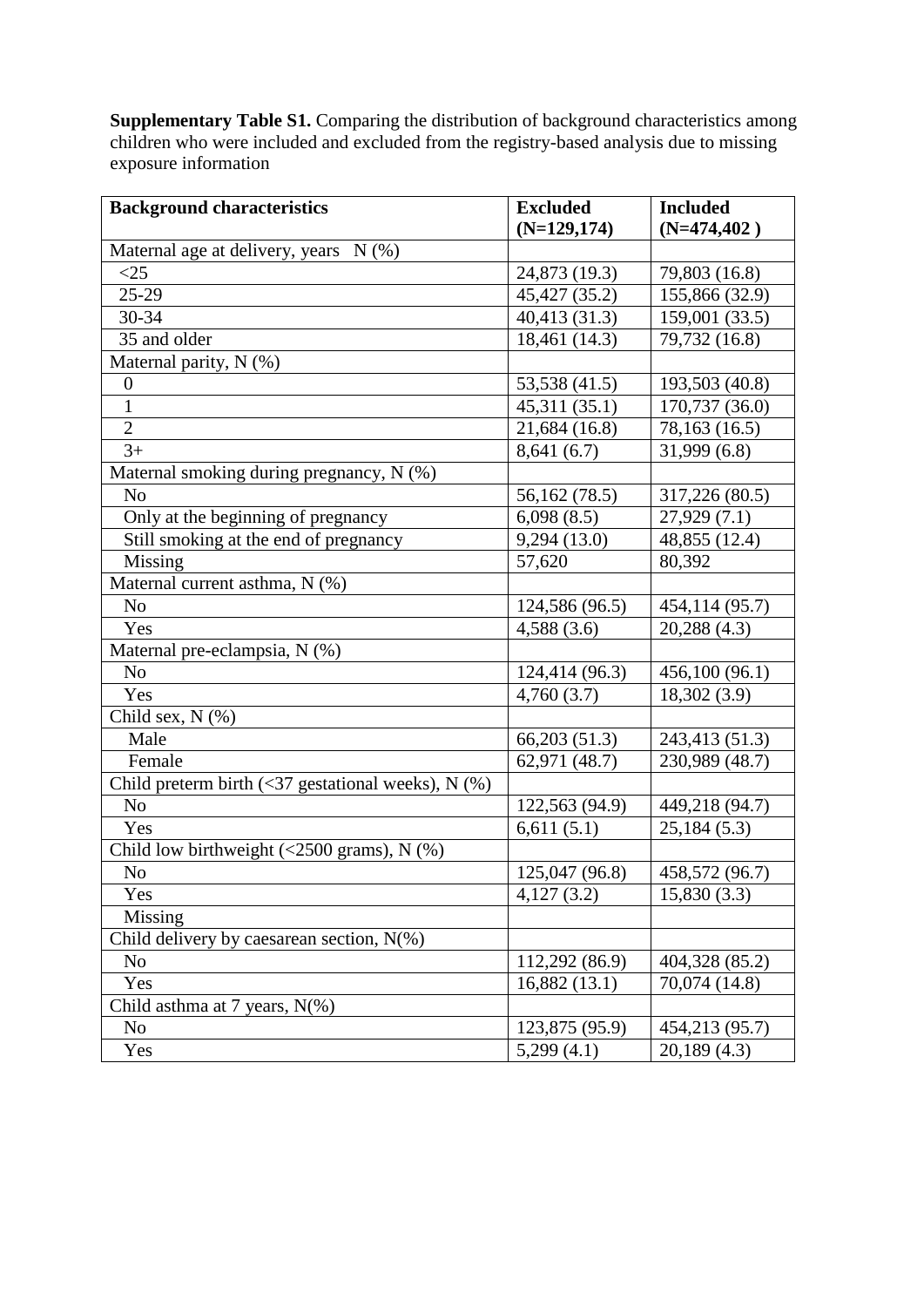**Supplementary Table S2.** Distribution of background characteristics according to time to conception and use of assisted reproductive technologies in the Norwegian Mother and Child Cohort Study **(N= 75,797)**

| <b>Background characteristic</b>                 | Time to conception more than<br>12 months |                           | <b>Conceived by assisted</b><br>reproductive technologies |              |
|--------------------------------------------------|-------------------------------------------|---------------------------|-----------------------------------------------------------|--------------|
|                                                  | N <sub>0</sub>                            | Yes                       | N <sub>0</sub>                                            | Yes          |
|                                                  | $(N=69,916)$                              | $(N=5,881)$               | $(N=74,406)$                                              | $(N=1,391)$  |
| Maternal age at delivery,                        | 29.9(4.6)                                 | 31.6(4.4)                 | 30.0(4.6)                                                 | 32.9(3.8)    |
| Mean(SD)                                         |                                           |                           |                                                           |              |
| Maternal parity, N (%)                           |                                           |                           |                                                           |              |
| $\boldsymbol{0}$                                 | 29,741 (42.5)                             | 3,318 (56.4)              | 32,118(43.2)                                              | 941 (67.7)   |
| $\mathbf{1}$                                     | 25,496 (36.5)                             | 1,795(30.5)               | 26,917 (36.2)                                             | 374 (26.9)   |
| $\overline{2}$                                   | 11,412(16.3)                              | 597 (10.2)                | 11,946(16.1)                                              | 63(4.5)      |
| $3+$                                             | 3,267(4.7)                                | 171(2.9)                  | 3,425(4.6)                                                | 13(0.9)      |
| Maternal education, N (%)                        |                                           |                           |                                                           |              |
| Less than high school                            | 6,171(8.8)                                | 527(9.0)                  | 6,607(8.9)                                                | 91(6.5)      |
| High school                                      | 21,532 (30.8)                             | 1,953(33.2)               | 23,084 (31.0)                                             | 401 (28.8)   |
| Up to four years of college                      | 27,955 (40.0)                             | 2,268(38.6)               | 29,641 (39.8)                                             | 582 (41.8)   |
| More than four years of college                  | 13,901 (19.9)                             | 1,117(19.0)               | 14,707 (19.8)                                             | 311 (22.4)   |
| Missing                                          | 357(0.5)                                  | 16(0.3)                   | 367(0.5)                                                  | 6(0.4)       |
| Maternal pre-pregnancy body-mass<br>index, N (%) |                                           |                           |                                                           |              |
| < 18.5                                           | 2,132(3.1)                                | 181(3.1)                  | 2,283(3.1)                                                | 30(2.2)      |
| 18.5-24.9                                        | 44,498 (63.6)                             | 3,270(55.6)               | 46,896 (63.0)                                             | 872 (62.7)   |
| 25-29.9                                          | 14,955 (21.4)                             | $\overline{1,436}$ (24.4) | 16,066(21.6)                                              | 325 (23.4)   |
| 30 or higher                                     | 6,233(8.9)                                | 889 (15.1)                | 6,985(9.4)                                                | 137(9.9)     |
| Missing                                          | 2,098(3.0)                                | 105(1.8)                  | 2,176(2.9)                                                | 27(1.9)      |
| Maternal folic acid supplement                   |                                           |                           |                                                           |              |
| intake                                           |                                           |                           |                                                           |              |
| N <sub>o</sub>                                   | 15,053(21.5)                              | 967 (16.4)                | 15,927(21.4)                                              | 93 (6.7)     |
| Started before pregnancy                         | 27,944 (40.0)                             | 2,891 (49.2)              | 29,718 (39.9)                                             | 1,117(80.3)  |
| Started during pregnancy                         | 26,919 (38.5)                             | 2,023 (34.4)              | 28,761 (38.7)                                             | 181 (13.0)   |
| Maternal smoking during                          |                                           |                           |                                                           |              |
| pregnancy, $N$ (%)                               |                                           |                           |                                                           |              |
| N <sub>o</sub>                                   | 52,213 (74.7)                             | 4,351(74.0)               | 55,358 (74.4)                                             | 1,206(86.7)  |
| Quit by 18 weeks                                 | 9,973 (14.3)                              | 838 (14.3)                | 10,725(14.4)                                              | 86(6.2)      |
| Smoked after 18 weeks                            | 7,390 (10.6)                              | 667(11.3)                 | 7,964 (10.7)                                              | 93(6.7)      |
| Missing                                          | 340(0.5)                                  | 25(0.4)                   | 359(0.5)                                                  | 6(0.4)       |
| Maternal current asthma, N (%)                   |                                           |                           |                                                           |              |
| No                                               | 64,658 (92.5)                             | 5,425 (92.3)              | 71,859 (96.6)                                             | 1,361 (97.8) |
| Yes                                              | 5,258(7.5)                                | 456(7.8)                  | 2,547(3.4)                                                | 30(2.2)      |
| Maternal pre-eclampsia, N (%)                    |                                           |                           |                                                           |              |
| N <sub>0</sub>                                   | 67,333 (96.3)                             | 5,581 (94.9)              | 71,590 (96.2)                                             | 1,324(95.2)  |
| Yes                                              | 2,583(3.7)                                | 300(5.1)                  | 2,816(3.8)                                                | 67(4.8)      |
|                                                  |                                           |                           |                                                           |              |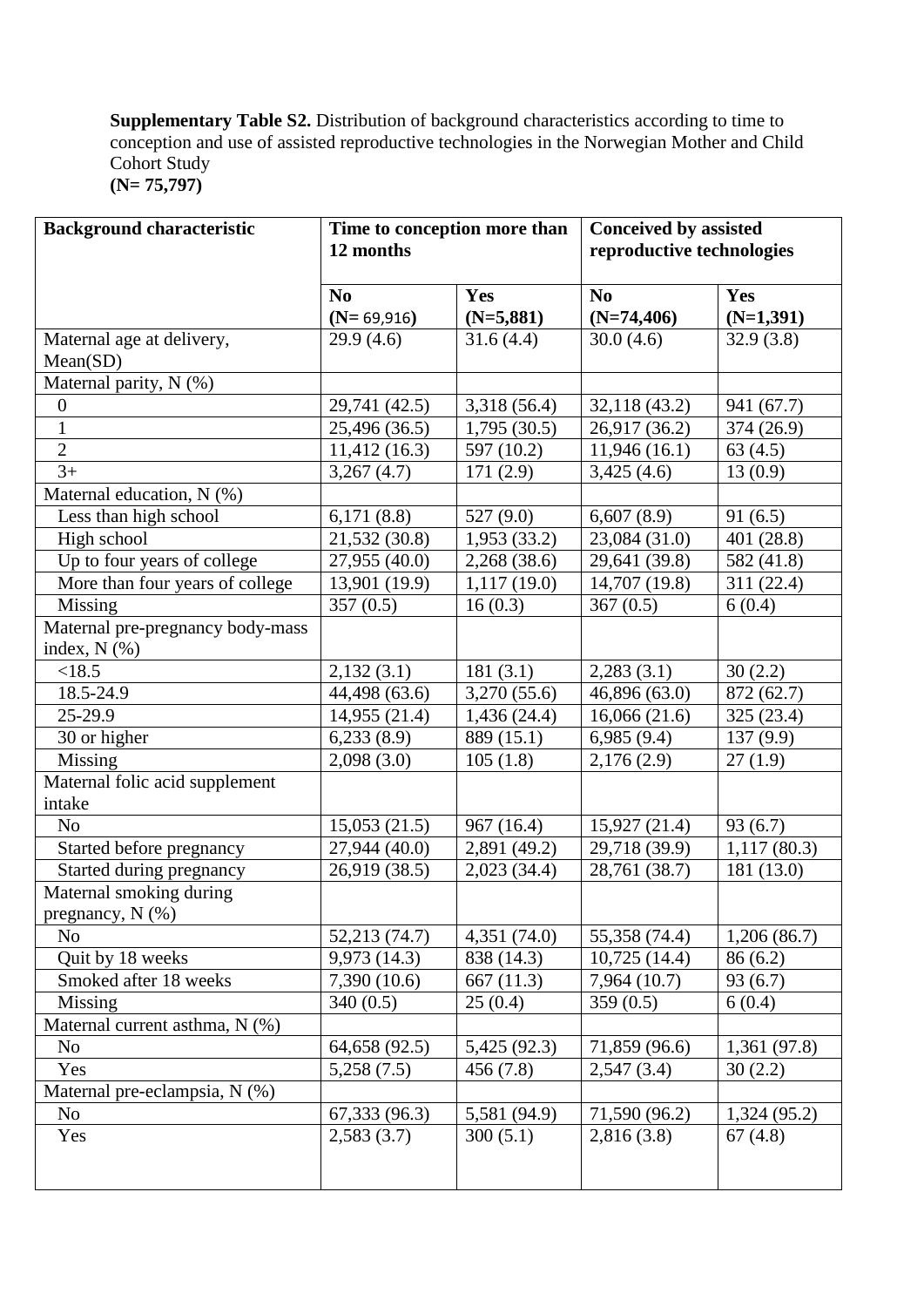| Child sex, $N$ $(\%)$                         |               |              |               |              |
|-----------------------------------------------|---------------|--------------|---------------|--------------|
| Male                                          | 35,784 (51.2) | 3,027(51.5)  | 38,089 (51.2) | 722 (51.9)   |
| Female                                        | 34,132 (48.8) | 2,854(48.5)  | 36,317 (48.8) | 669 $(48.1)$ |
| Child preterm birth $\left( < 37 \right)$     |               |              |               |              |
| gestational weeks), N (%)                     |               |              |               |              |
| N <sub>o</sub>                                | 66,413 (95.0) | 5,436 (92.4) | 70,606 (94.9) | 1,243(89.4)  |
| Yes                                           | 3,254(4.7)    | 392(6.7)     | 3,528(4.7)    | 118(8.5)     |
| Missing                                       | 249(0.4)      | 53 $(0.9)$   | 272(0.4)      | 30(2.2)      |
| Child low birthweight $\left( < 2500 \right)$ |               |              |               |              |
| grams), $N$ $(\%)$                            |               |              |               |              |
| N <sub>o</sub>                                | 67,966 (97.2) | 5,645(96.0)  | 72,294 (97.2) | 1,317(94.7)  |
| Yes                                           | 1,914(2.7)    | 232(3.9)     | 2,073(2.8)    | 73(5.3)      |
| Missing                                       | 36(0.1)       | 4(0.1)       | 39(0.1)       | 1(0.1)       |
| Child delivery by caesarean                   |               |              |               |              |
| section, $N(\%)$                              |               |              |               |              |
| N <sub>o</sub>                                | 60,529(86.6)  | 4,759 (80.9) | 64,185 (86.3) | 1,103(79.3)  |
| Yes                                           | 9,387(13.4)   | 1,122(19.1)  | 10,221(13.7)  | 288 (20.7)   |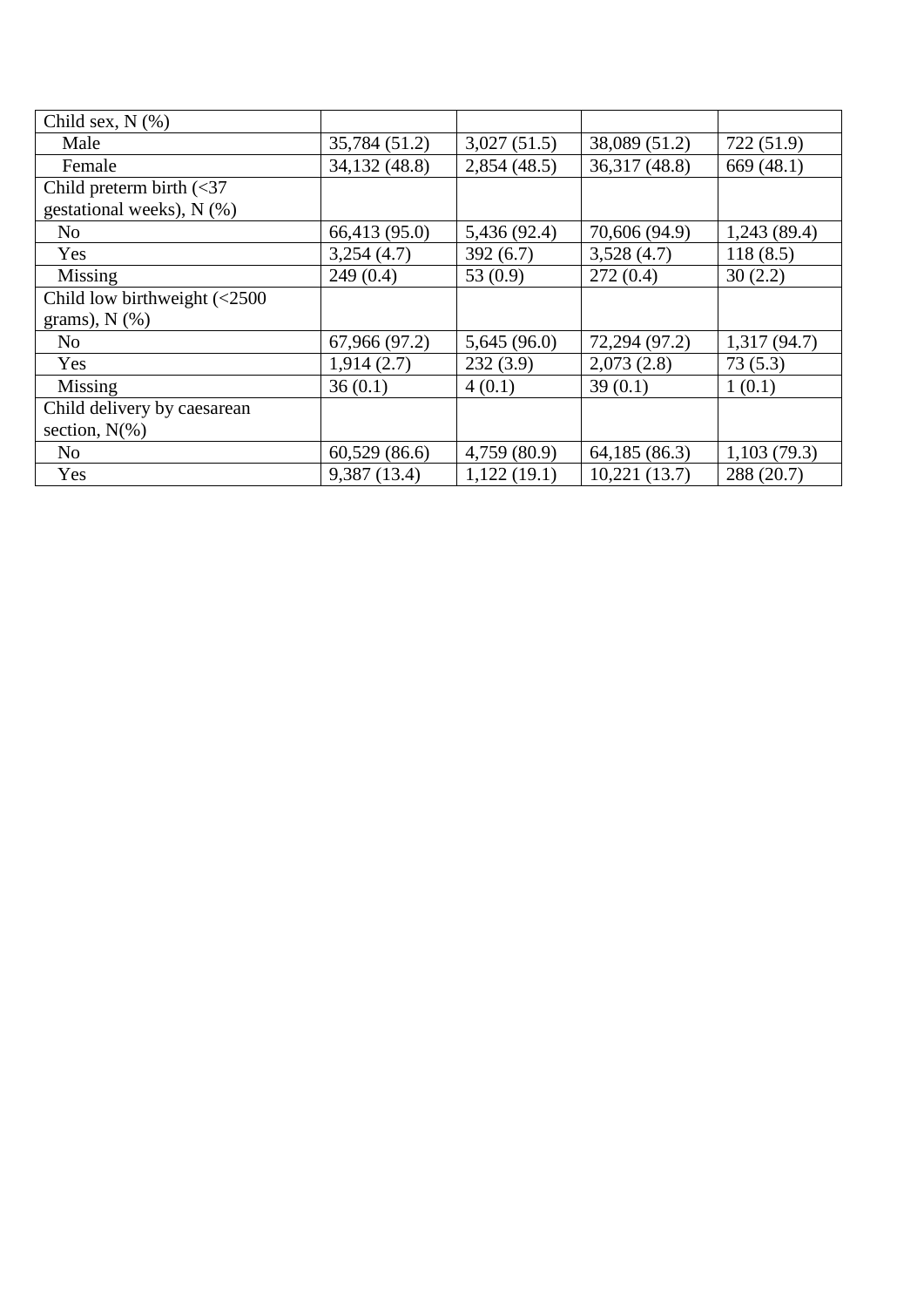**Supplementary Table S3.** Examining the direct association between assisted reproductive technologies and childhood asthma at 7 years not mediated by adverse pregnancy outcomes (low birth weight, preterm birth, pre-eclampsia and delivery by caesarean section)

| Study population      | Conceived by assisted | Total association        | Direct association       | Indirect association     |
|-----------------------|-----------------------|--------------------------|--------------------------|--------------------------|
|                       | reproductive          | OR (95% CI) <sup>a</sup> | OR (95% CI) <sup>a</sup> | OR (95% CI) <sup>a</sup> |
|                       | technologies          |                          |                          |                          |
| Register-based cohort | N <sub>0</sub>        |                          |                          |                          |
|                       | Yes (total)           | 1.24(1.12, 1.36)         | 1.19(1.08, 1.31)         | 1.040(1.034, 1.045)      |
|                       | Yes (IVF)             | 1.24(1.11, 1.38)         | 1.19(1.06, 1.33)         | 1.039 (1.033, 1.045)     |
|                       | Yes (ICSI)            | 1.27(0.80, 2.02)         | 1.20(0.75, 1.92)         | 1.052(1.029, 1.076)      |
|                       | Yes (Other/           | 1.20(0.81, 1.78)         | 1.15(0.77, 1.72)         | 1.037(1.019, 1.057)      |
|                       | unspecified)          |                          |                          |                          |
| MoBa                  | N <sub>0</sub>        |                          |                          |                          |
|                       | Yes                   | 1.49(1.19, 1.87)         | 1.43(1.14, 1.80)         | 1.04(1.02, 1.05)         |

<sup>a</sup>The analysis of the register-based cohort was adjusted for maternal age, parity, maternal current asthma and child sex. The analysis of MoBa was adjusted for maternal age, parity, education, smoking during pregnancy, pre-pregnancy BMI, maternal current asthma and child sex.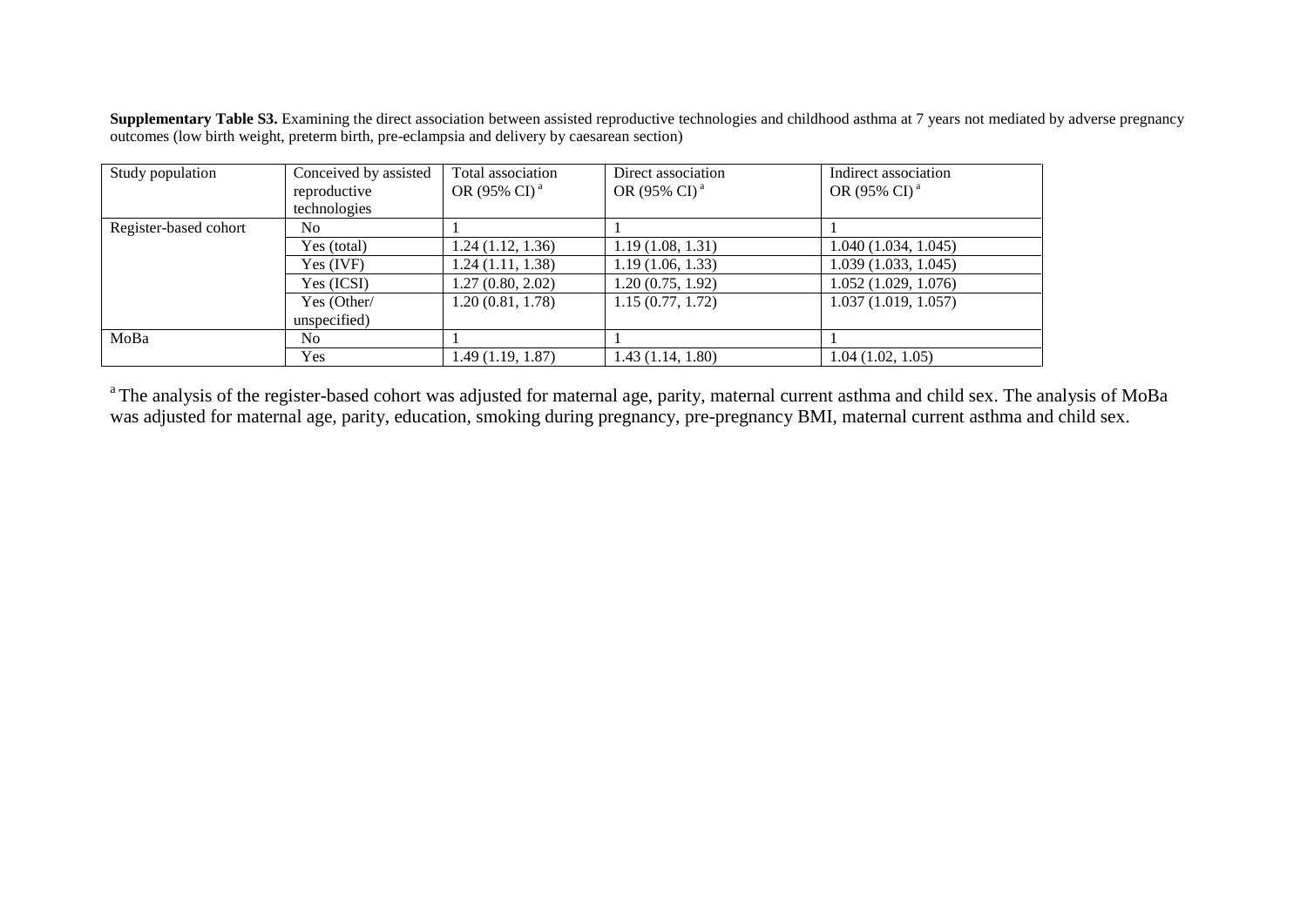**Supplementary Table S4.** Examining the direct associations of parental history of treatment for childlessness and time to conception with childhood asthma at 7 years not mediated by adverse pregnancy outcomes (low birth weight, preterm birth, pre-eclampsia and delivery by caesarean section)

| Exposure               | Exposure group      | Total association<br>OR (95% CI) <sup>a</sup> | Direct association<br>OR (95% CI) <sup>a</sup> | Indirect association<br>OR (95% CI) <sup>a</sup> |
|------------------------|---------------------|-----------------------------------------------|------------------------------------------------|--------------------------------------------------|
| Previously treated for | No                  |                                               |                                                |                                                  |
| unwanted childlessness | Yes                 | 1.31(1.14, 1.51)                              | 1.28(1.11, 1.48)                               | 1.03(1.02, 1.03)                                 |
| Time to conception     | $<$ 6 months        |                                               |                                                |                                                  |
|                        | 6-12 months         | 0.97(0.88, 1.08)                              | 0.97(0.87, 1.08)                               | 1.00(0.99, 1.01)                                 |
|                        | More than 12 months | 1.23(1.08, 1.39)                              | 1.19(1.05, 1.35)                               | 1.03(1.02, 1.04)                                 |

<sup>a</sup> Adjusted for maternal age, parity, education, smoking during pregnancy, pre-pregnancy BMI, maternal current asthma and child sex.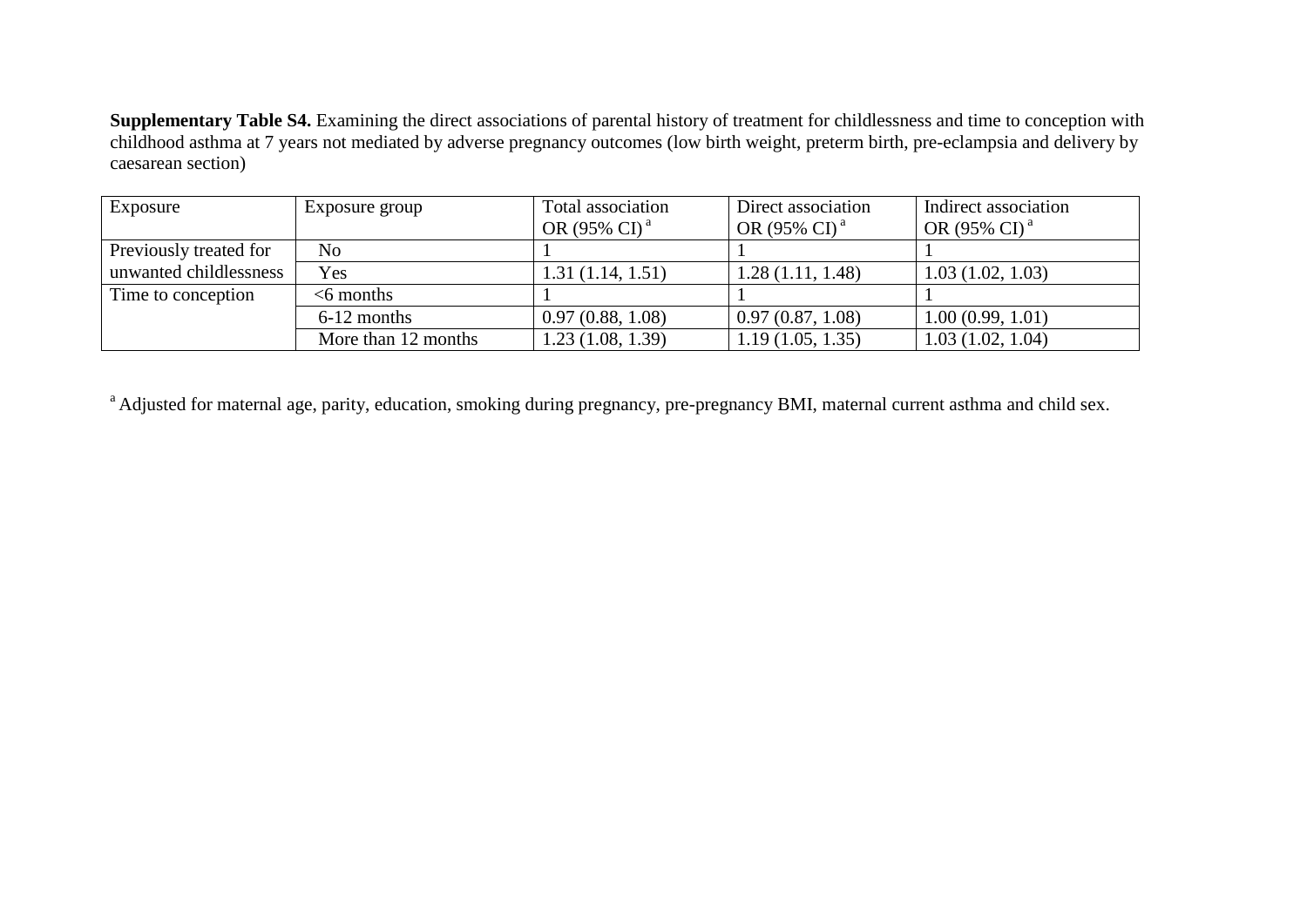**Supplementary Table S5.** Examining the direct association between maternal history of miscarriages and childhood asthma at 7 years not mediated by adverse pregnancy outcomes (low birth weight, preterm birth, pre-eclampsia and delivery by caesarean section)

| Study population      | Exposure                          | Exposure group | Total association        | Direct association       | Indirect association     |
|-----------------------|-----------------------------------|----------------|--------------------------|--------------------------|--------------------------|
|                       |                                   |                | OR $(95\% \text{ CI})^4$ | OR $(95\% \text{ CI})^4$ | OR (95% CI) <sup>a</sup> |
| Register-based cohort | Number of miscarriages within the | None           |                          |                          |                          |
|                       | first 12 gestational weeks        |                | 1.07(1.03, 1.11)         | 1.06(1.02, 1.11)         | 1.004(1.003, 1.006)      |
|                       |                                   |                | 1.20(1.11, 1.28)         | 1.18(1.10, 1.27)         | 1.012(1.009, 1.016)      |
|                       |                                   | 3 or more      | 1.26(1.14, 1.39)         | 1.21(1.10, 1.34)         | 1.037(1.032, 1.043)      |
|                       | Number of miscarriages between    | None           |                          |                          |                          |
|                       | 12 and 23 gestational weeks       |                | 1.21(1.11, 1.31)         | 1.18(1.09, 1.28)         | 1.022(1.016, 1.027)      |
|                       |                                   |                | 1.03(0.79, 1.33)         | 0.99(0.76, 1.28)         | 1.042(1.025, 1.058)      |
|                       |                                   | 3 or more      | 1.08(0.60, 1.94)         | 1.00(0.55, 1.80)         | 1.077(1.051, 1.104)      |
| MoBa                  | Number of miscarriages within the | None           |                          |                          |                          |
|                       | first 22 gestational weeks        |                | 1.06(0.97, 1.16)         | 1.06(0.97, 1.16)         | 1.00(0.99, 1.01)         |
|                       |                                   |                | 1.18(0.98, 1.42)         | 1.17(0.98, 1.41)         | 1.01(0.99, 1.01)         |
|                       |                                   | 3 or more      | 1.12(0.75, 1.68)         | 1.10(0.73, 1.65)         | 1.02(1.01, 1.03)         |

<sup>a</sup>The analysis of the register-based cohort was adjusted for maternal age, parity, maternal current asthma and child sex. The analysis of MoBa was adjusted for maternal age, parity, education, smoking during pregnancy, pre-pregnancy BMI, maternal current asthma and child sex.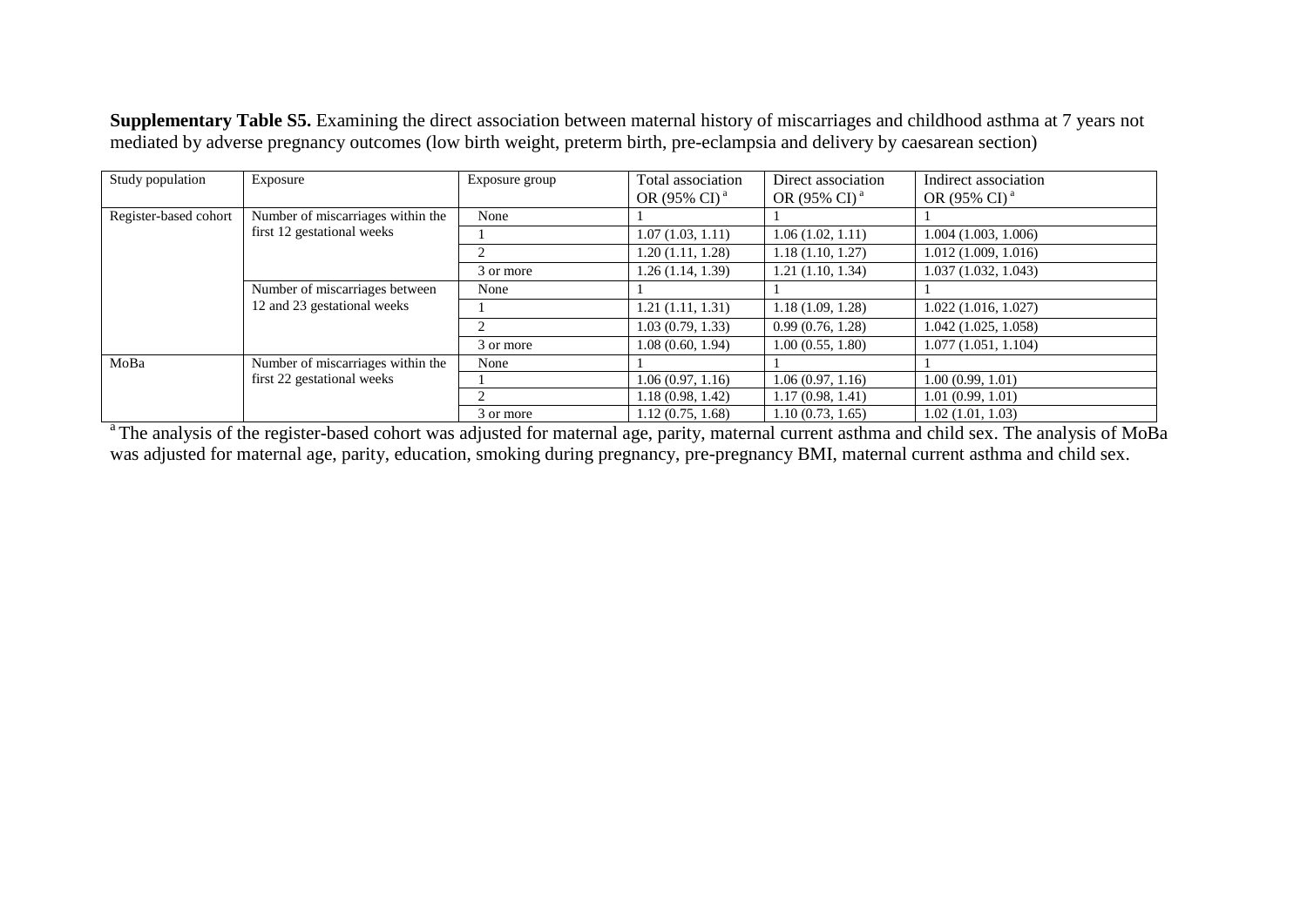| Exposure                  | Exposure group      | N      | N cases $(\%)$ | Unadjusted       | Adjusted <sup>a</sup> | Adjusted <sup>b</sup> |
|---------------------------|---------------------|--------|----------------|------------------|-----------------------|-----------------------|
|                           |                     |        |                | <b>RR 95% CI</b> | <b>RR 95% CI</b>      | <b>RR 95% CI</b>      |
| Number of miscarriages    | None                | 31,550 | 1,744(5.5)     |                  |                       |                       |
| within 22 completed       |                     | 6,015  | 339(5.6)       | 1.02(0.91, 1.14) | 1.04(0.92, 1.17)      | 1.04(0.93, 1.17)      |
| gestational weeks         |                     | 1,345  | 79(5.9)        | 1.06(0.85, 1.33) | 1.08(0.86, 1.35)      | 1.07(0.85, 1.34)      |
|                           | 3 or more           | 463    | 28(6.1)        | 1.09(0.76, 1.57) | 1.07(0.75, 1.55)      | 1.04(0.73, 1.49)      |
| Previously treated for    | N <sub>o</sub>      | 35,224 | 1,931(5.5)     |                  |                       |                       |
| unwanted childlessness    | Yes                 | 3,293  | 214(6.5)       | 1.19(1.03, 1.36) | 1.22(1.06, 1.41)      | 1.22(1.06, 1.41)      |
| Time to conception        | $<$ 6 months        | 31,112 | 1,679(5.4)     |                  |                       |                       |
|                           | 6-12 months         | 5,046  | 303(6.0)       | 1.11(0.99, 1.25) | 1.11(0.99, 1.25)      | 1.11(0.98, 1.25)      |
|                           | More than 12 months | 3,215  | 208(6.5)       | 1.20(1.04, 1.38) | 1.20(1.03, 1.38)      | 1.17(1.01, 1.35)      |
| Conceived by assisted     | No                  | 38,590 | 2,141(5.6)     |                  |                       |                       |
| reproductive technologies | Yes                 | 783    | 49(6.3)        | 1.13(0.86, 1.48) | 1.23(0.93, 1.62)      | 1.20 (0.91, 1.59)     |

**Supplementary Table S6.** Association between different measures of maternal fertility and childhood asthma at 7 years defined based on maternal report in the Norwegian Mother and Child Cohort Study

<sup>a</sup> Adjusted for maternal age, parity, education, smoking during pregnancy, pre-pregnancy BMI and maternal current asthma.

<sup>b</sup> Adjusted for maternal age, parity, education, smoking during pregnancy, pre-pregnancy BMI, maternal current asthma, in addition to child sex, low birthweight, preterm birth, pre-eclampsia and delivery by caesarean sections.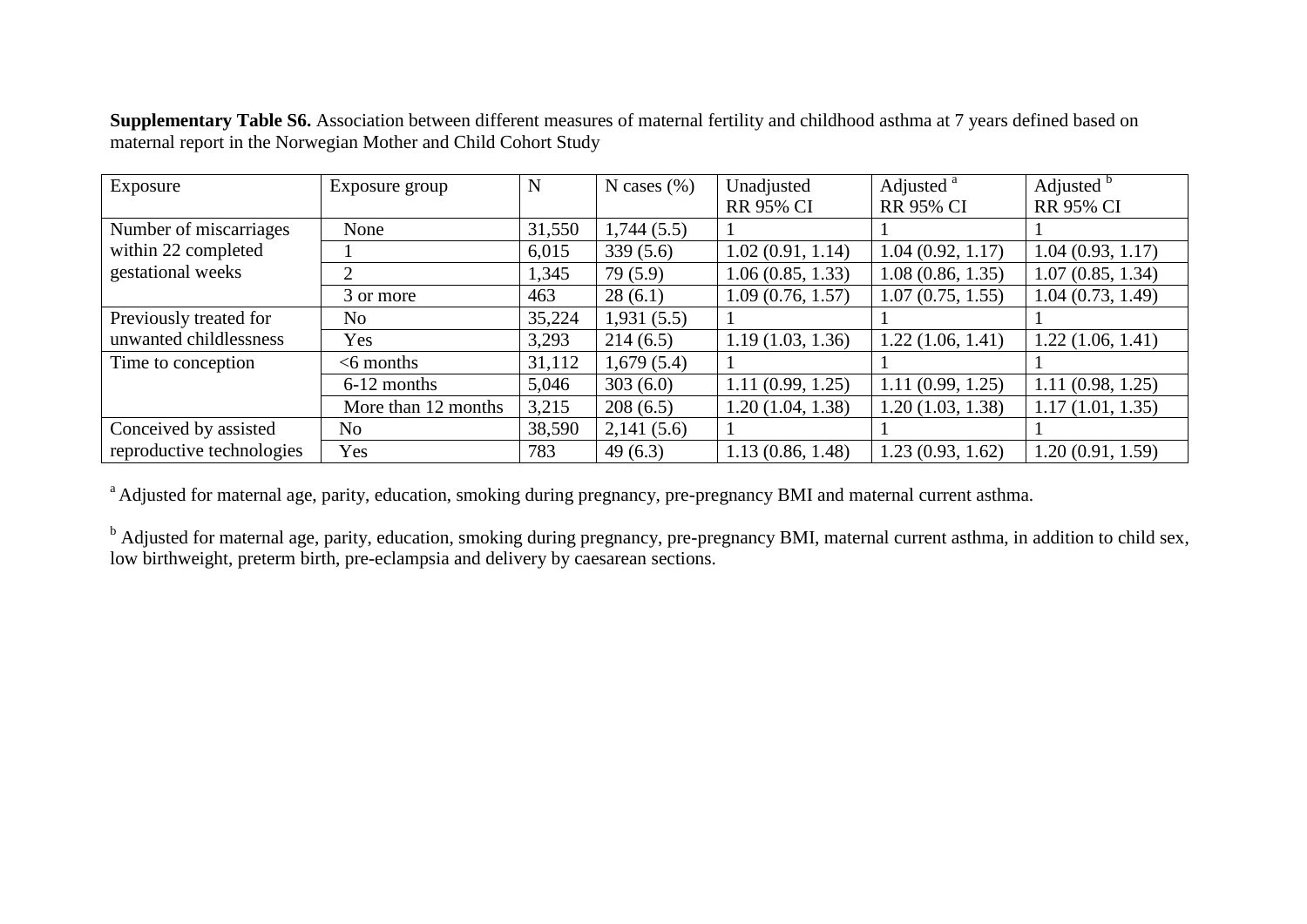| Study        | Conceived      |         | No maternal current asthma |                  |                         | Maternal current asthma |                 |                   |                       |               |
|--------------|----------------|---------|----------------------------|------------------|-------------------------|-------------------------|-----------------|-------------------|-----------------------|---------------|
| population   | by assisted    | N       | N cases                    | Unadjusted       | Adjusted <sup>a</sup>   | N                       | N cases $(\% )$ | Unadjusted        | Adjusted <sup>a</sup> | p-value       |
|              | reproductive   |         | (% )                       | <b>RR 95% CI</b> | <b>RR 95% CI</b>        |                         |                 | <b>RR 95% CI</b>  | <b>RR 95% CI</b>      | from test for |
|              | technologies   |         |                            |                  |                         |                         |                 |                   |                       | interaction   |
| Register-    | N <sub>0</sub> | 446,064 | 17.616                     |                  |                         | 19,970                  | 2,144(10.7)     |                   |                       | 0.11          |
| based cohort |                |         | (4.0)                      |                  |                         |                         |                 |                   |                       |               |
|              | Yes (total)    | 8,050   | 397(4.9)                   | 1.25(1.13, 1.38) | $1.23(1.12, 1.36)$ 318  |                         | 32(10.1)        | 0.94(0.67, 1.30)  | 0.90(0.65, 1.26)      |               |
|              | Yes (IVF)      | 7,066   | 353(5.0)                   | 1.27(1.14, 1.40) | 1.25(1.12, 1.39)        | 273                     | 24(8.8)         | 0.82(0.56, 1.20)  | 0.78(0.54, 1.16)      | 0.07          |
|              | Yes (ICSI)     | 462     | 20(4.3)                    | 1.10(0.71, 1.68) | $1.08(0.70, 1.66)$   21 |                         | 5(23.8)         | 2.22(1.06, 4.65)  | 2.10(0.99, 4.45)      |               |
|              | Yes (Other/    | 522     | 24(4.6)                    | 1.16(0.79, 1.72) | $1.15(0.78, 1.70)$ 24   |                         | 3(12.5)         | 1.16(0.40, 3.38)  | 1.12(0.38, 3.27)      |               |
|              | unspecified)   |         |                            |                  |                         |                         |                 |                   |                       |               |
| MoBa         | N <sub>0</sub> | 71,859  | 2,831(3.9)                 |                  |                         | 2,547                   | 313(12.3)       |                   |                       | 0.52          |
|              | Yes            | 1,361   | 80(5.9)                    | 1.49(1.20, 1.85) | $1.45(1.16, 1.81)$ 30   |                         | 5(16.7)         | 1.36 (0.61, 3.04) | 1.00(0.39, 2.54)      |               |

**Supplementary Table S7.** Association between conception by assisted reproductive technologies and childhood asthma at 7 years stratified by maternal current asthma

<sup>a</sup>The analysis of the register-based cohort was adjusted for maternal age, parity, and maternal current asthma. The analysis of MoBa was adjusted for maternal age, parity, education, smoking during pregnancy, pre-pregnancy BMI and maternal current asthma.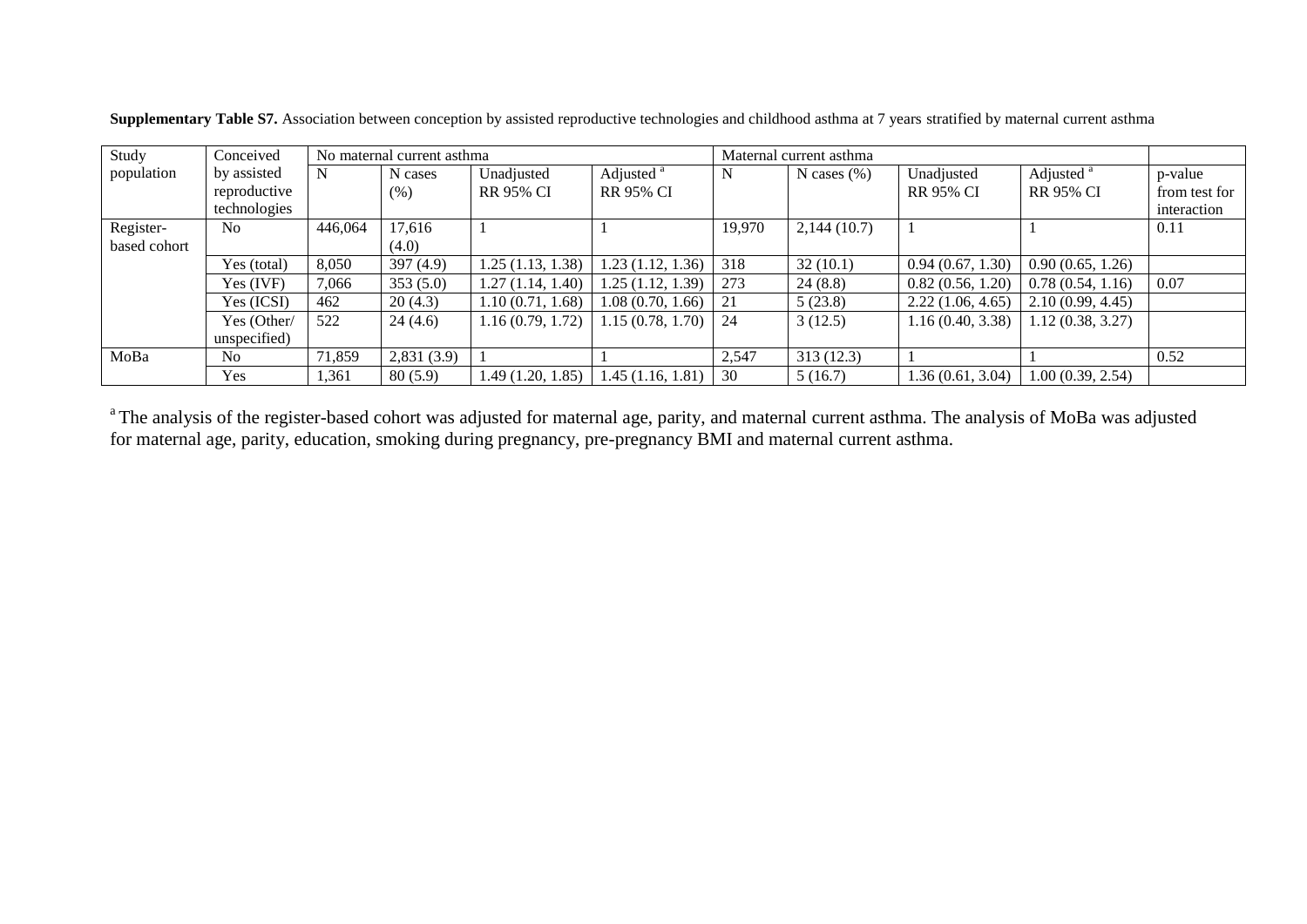**Supplementary Table S8.** Association between measures of parental fertility and childhood asthma at 7 years in the Norwegian Mother and Child Cohort Study stratified by maternal current asthma

| Exposure                                 | Exposure group         |        | No maternal current asthma |                                |                                           | Maternal current asthma |                 |                                |                                           |                                         |
|------------------------------------------|------------------------|--------|----------------------------|--------------------------------|-------------------------------------------|-------------------------|-----------------|--------------------------------|-------------------------------------------|-----------------------------------------|
|                                          |                        | N      | N cases $(\%)$             | Unadjusted<br><b>RR 95% CI</b> | Adjusted <sup>a</sup><br><b>RR 95% CI</b> | N                       | N cases $(\% )$ | Unadjusted<br><b>RR 95% CI</b> | Adjusted <sup>a</sup><br><b>RR 95% CI</b> | p-value from<br>test for<br>interaction |
| Previously                               | N <sub>o</sub>         | 65,683 | 2,545(3.9)                 |                                |                                           | 2,328                   | 282(12.1)       |                                |                                           | 0.46                                    |
| treated for<br>unwanted<br>childlessness | Yes                    | 5,825  | 299(5.1)                   | 1.32(1.18, 1.49)               | 1.29(1.14, 1.46)                          | 193                     | 26(13.5)        | 1.11(0.76, 1.63)               | 1.04(0.71, 1.53)                          |                                         |
| Time to                                  | $<$ 6 months           | 58,409 | 2,272(3.9)                 |                                |                                           | 2,076                   | 253(12.2)       |                                |                                           | 0.28                                    |
| conception                               | $6-12$ months          | 9,136  | 346(3.8)                   | 0.97(0.87, 1.09)               | 0.97(0.86, 1.08)                          | 295                     | 40(13.6)        | 1.11(0.81, 1.52)               | 1.06(0.78, 1.46)                          |                                         |
|                                          | More than 12<br>months | 5,675  | 293(5.2)                   | 1.33(1.18, 1.49)               | 1.23(1.09, 1.39)                          | 206                     | 25(12.1)        | 1.00(0.68, 1.46)               | 0.86(0.57, 1.30)                          |                                         |

<sup>a</sup> Adjusted for maternal age, parity, education, smoking during pregnancy, pre-pregnancy BMI and maternal current asthma.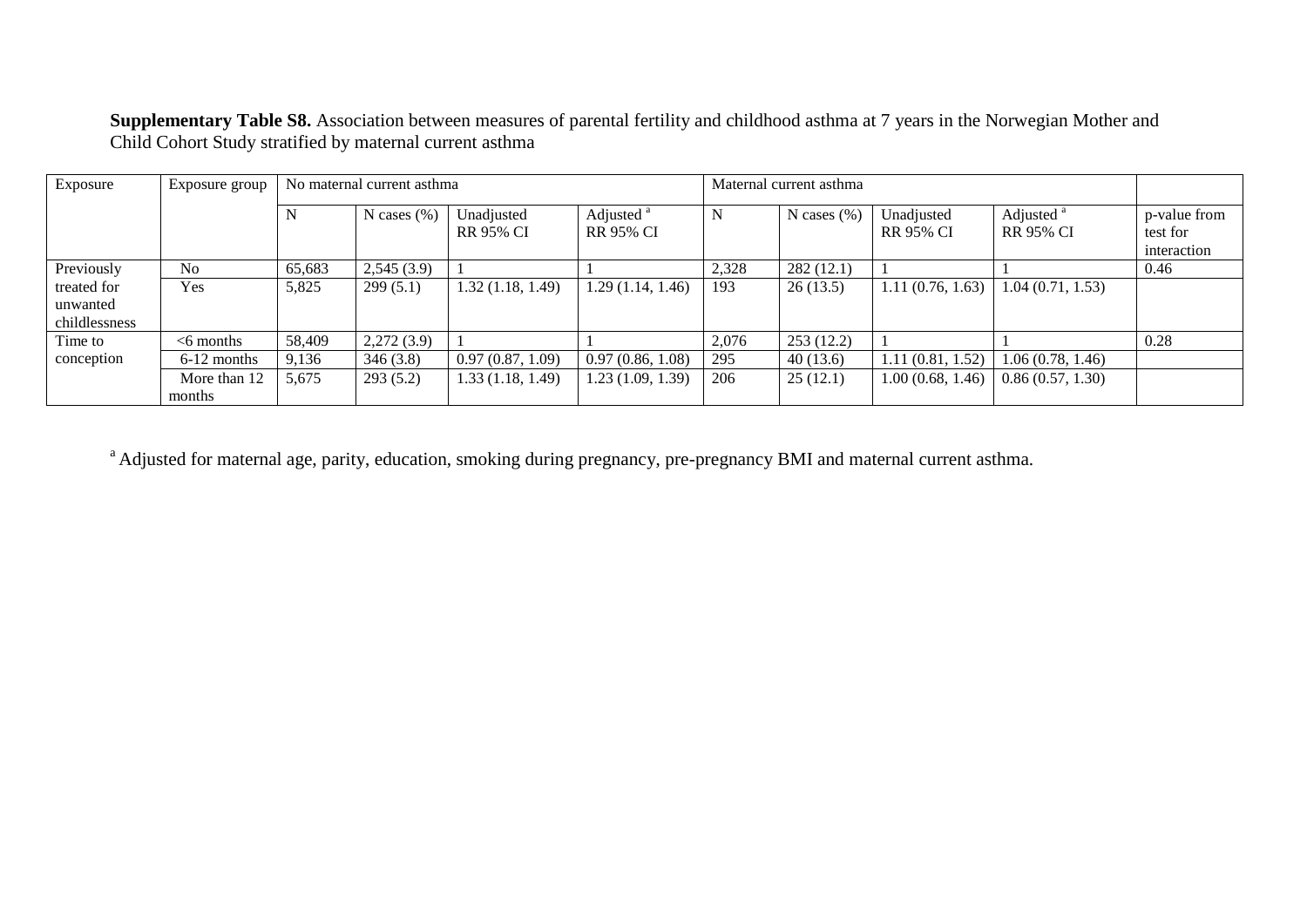| Study      | Exposure         | Exposure       |         | No maternal current asthma |                                |                                           |             | Maternal current asthma |                                |                                           |                          |
|------------|------------------|----------------|---------|----------------------------|--------------------------------|-------------------------------------------|-------------|-------------------------|--------------------------------|-------------------------------------------|--------------------------|
| population |                  | group          | N       | N cases<br>(% )            | Unadjusted<br><b>RR 95% CI</b> | Adjusted <sup>a</sup><br><b>RR 95% CI</b> | $\mathbf N$ | N cases $(\% )$         | Unadjusted<br><b>RR 95% CI</b> | Adjusted <sup>a</sup><br><b>RR 95% CI</b> | p-value from<br>test for |
|            |                  |                |         |                            |                                |                                           |             |                         |                                |                                           | interaction              |
| Register-  | Number of        | None           | 359,367 | 13,971                     |                                |                                           | 15,499      | 1,657                   |                                |                                           | 0.48                     |
| based      | miscarriages     |                |         | (3.9)                      |                                |                                           |             | (10.7)                  |                                |                                           |                          |
| cohort     | within the first |                | 69.864  | 2,895                      | 1.07(1.02, 1.11)               | 1.08(1.04, 1.12)                          | 3,459       | 361(10.4)               | 0.98(0.87, 1.09)               | 0.96(0.86, 1.08)                          |                          |
|            | 12 gestational   |                |         | (4.1)                      |                                |                                           |             |                         |                                |                                           |                          |
|            | weeks            |                | 17,506  | 798 (4.6)                  | 1.17(1.09, 1.26)               | 1.20 (1.12, 1.29)                         | 909         | 104(11.4)               | 1.07(0.89, 1.29)               | 1.04(0.86, 1.26)                          |                          |
|            |                  | 3 or more      | 7,377   | 349(4.7)                   | 1.22(1.10, 1.35)               | 1.25 (1.12, 1.39)                         | 421         | 54 (12.8)               | 1.20(0.93(1.55))               | 1.16(0.89, 1.50)                          |                          |
|            | Number of        | None           | 429,158 | 16,941                     |                                |                                           | 19,040      | 2,038                   |                                |                                           | 0.66                     |
|            | miscarriages     |                |         | (4.0)                      |                                |                                           |             | (10.7)                  |                                |                                           |                          |
|            | between 12 and   |                | 10,595  | 484(4.6)                   | 1.16(1.06, 1.27)               | 1.22(1.11, 1.33)                          | 491         | 62(12.6)                | 1.18(0.92, 1.51)               | 1.15(0.90, 1.48)                          |                          |
|            | 23 gestational   | 2              | 1,224   | 50(4.1)                    | 1.03(0.78, 1.36)               | 1.10(0.83, 1.46)                          | 49          | 3(6.1)                  | 0.57(0.19, 1.72)               | 0.54(0.18, 1.65)                          |                          |
|            | weeks            | 3 or more      | 396     | 15(3.8)                    | 0.96(0.58, 1.58)               | 1.01(0.61, 1.67)                          | 22          | 3(13.6)                 | 1.27 (0.44, 3.68)              | 1.19(0.41, 3.47)                          |                          |
| MoBa       | Number of        | None           | 58,901  | 2,314                      |                                |                                           | 2,081       | 250(12.0)               |                                |                                           | 0.50                     |
|            | miscarriages     |                |         | (3.9)                      |                                |                                           |             |                         |                                |                                           |                          |
|            | within the first |                | 11,008  | 456(4.1)                   | 1.05(0.96, 1.16)               | 1.06(0.96, 1.18)                          | 356         | 43(12.1)                | 1.01(0.74, 1.36)               | 1.01(0.74, 1.37)                          |                          |
|            | 22 gestational   | $\mathfrak{D}$ | 2,454   | 105(4.3)                   | 1.09(0.90, 1.32)               | 1.14 (0.94, 1.38)                         | 101         | 18(17.8)                | 1.48 (0.94, 2.34)              | 1.45(0.92, 2.30)                          |                          |
|            | weeks            | 3 or more      | 857     | 36(4.2)                    | 1.07(0.77, 1.48)               | 1.09(0.79, 1.51)                          | 39          | 7(18.0)                 | 1.49 (0.77, 2.90)              | 1.42(0.69, 2.92)                          |                          |

**Supplementary Table S9.** Association between maternal history of miscarriages and childhood asthma at 7 years stratified by maternal current asthma

<sup>a</sup>The analysis of the register-based cohort was adjusted for maternal age, parity, and maternal current asthma. The analysis of MoBa was adjusted for maternal age, parity, education, smoking during pregnancy, pre-pregnancy BMI and maternal current asthma.

<sup>b</sup> Additional adjustment child sex, low birthweight, preterm birth, pre-eclampsia and delivery by caesarean section.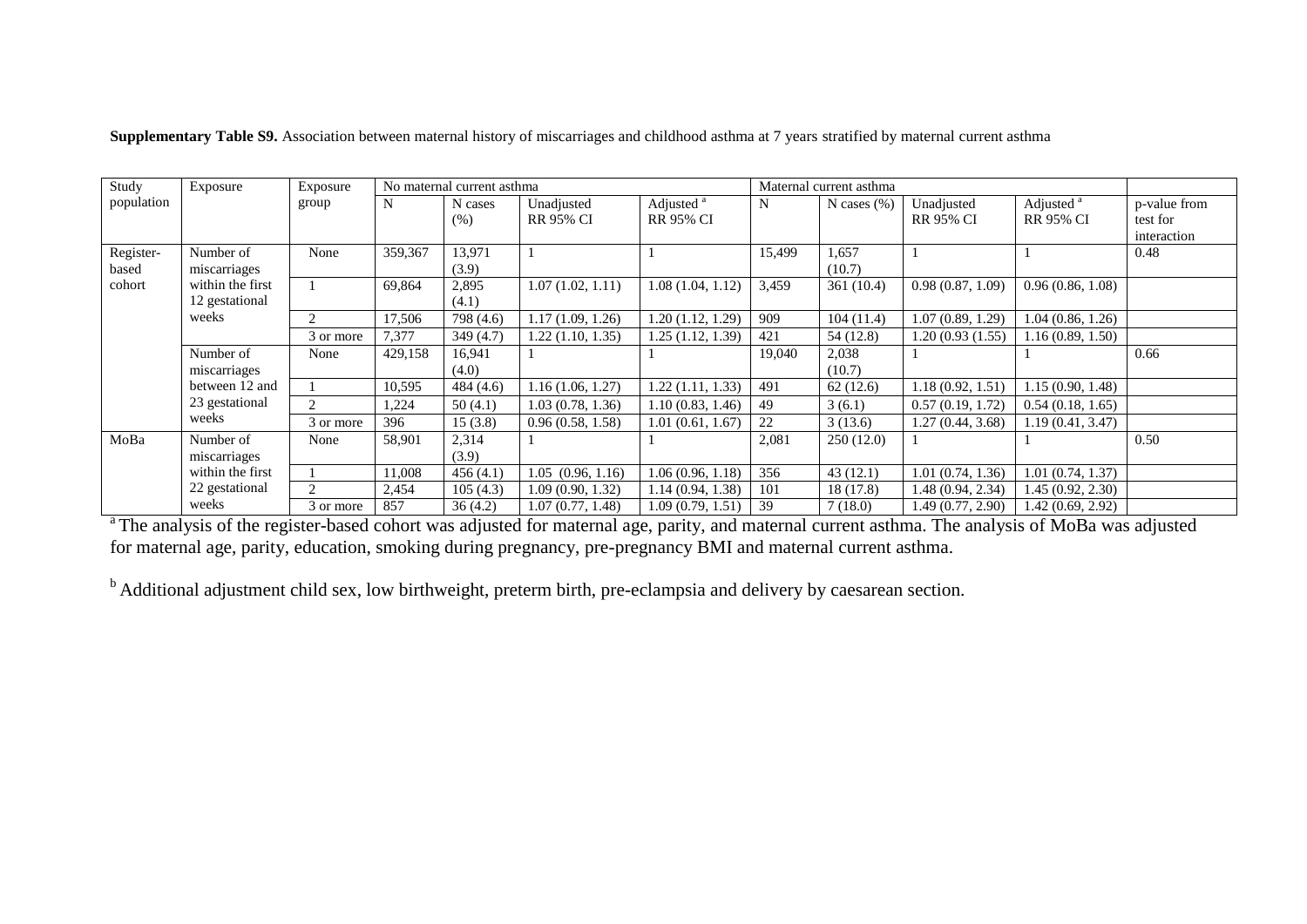| Study      | Conceived by                             | Term    |                 |                                |                                           | Preterm |                |                                |                                           |                                         |
|------------|------------------------------------------|---------|-----------------|--------------------------------|-------------------------------------------|---------|----------------|--------------------------------|-------------------------------------------|-----------------------------------------|
| population | assisted<br>reproductive<br>technologies |         | N cases $(\% )$ | Unadjusted<br><b>RR 95% CI</b> | Adjusted <sup>a</sup><br><b>RR 95% CI</b> | N       | N cases $(\%)$ | Unadjusted<br><b>RR 95% CI</b> | Adjusted <sup>a</sup><br><b>RR 95% CI</b> | p-value from<br>test for<br>interaction |
| Register-  | No.                                      | 441,516 | 18,041(4.1)     |                                |                                           | 24,518  | 1,719(7.0)     |                                |                                           | 0.68                                    |
| based      | Yes (total)                              | 7,702   | 372(4.8)        | 1.18(1.07, 1.31)               | 1.17(1.06, 1.30)                          | 666     | 57 (8.6)       | 1.22(0.95, 1.57)               | 1.22(0.94, 1.58)                          |                                         |
| cohort     | Yes (IVF)                                | 6,753   | 325(4.8)        | 1.18(1.06, 1.31)               | 1.17(1.05, 1.30)                          | 586     | 52(8.9)        | 1.27(0.97, 1.65)               | 1.27(0.97, 1.66)                          | 0.39                                    |
|            | Yes (ICSI)                               | 445     | 24(5.4)         | 1.32(0.89, 1.95)               | 1.31(0.89, 1.92)                          | 38      | 1(2.6)         | 0.37(0.05, 2.60)               | 0.39(0.06, 2.49)                          |                                         |
|            | Yes (Other/                              | 504     | 23(4.6)         | 1.12(0.75, 1.67)               | 1.11(0.74, 1.65)                          | 42      | 4(9.5)         | 1.36 (0.53, 3.45)              | 1.27(0.49, 3.30)                          |                                         |
|            | unspecified)                             |         |                 |                                |                                           |         |                |                                |                                           |                                         |
| MoBa       | No                                       | 70,606  | 2,904(4.1)      |                                |                                           | 3,528   | 233(6.6)       |                                |                                           | 0.34                                    |
|            | Yes                                      | .243    | 71(5.7)         | 1.39(1.11, 1.74)               | 1.35(1.07, 1.70)                          | 118     | 13(11.0)       | 1.67(0.98, 2.83)               | 1.77(1.03, 3.06)                          |                                         |

**Supplementary Table S10.** Association between conception by assisted reproductive technologies and childhood asthma at 7 years stratified by preterm birth

<sup>a</sup>The analysis of the register-based cohort was adjusted for maternal age, parity, and maternal current asthma. The analysis of MoBa was adjusted for maternal age, parity, education, smoking during pregnancy, pre-pregnancy BMI and maternal current asthma.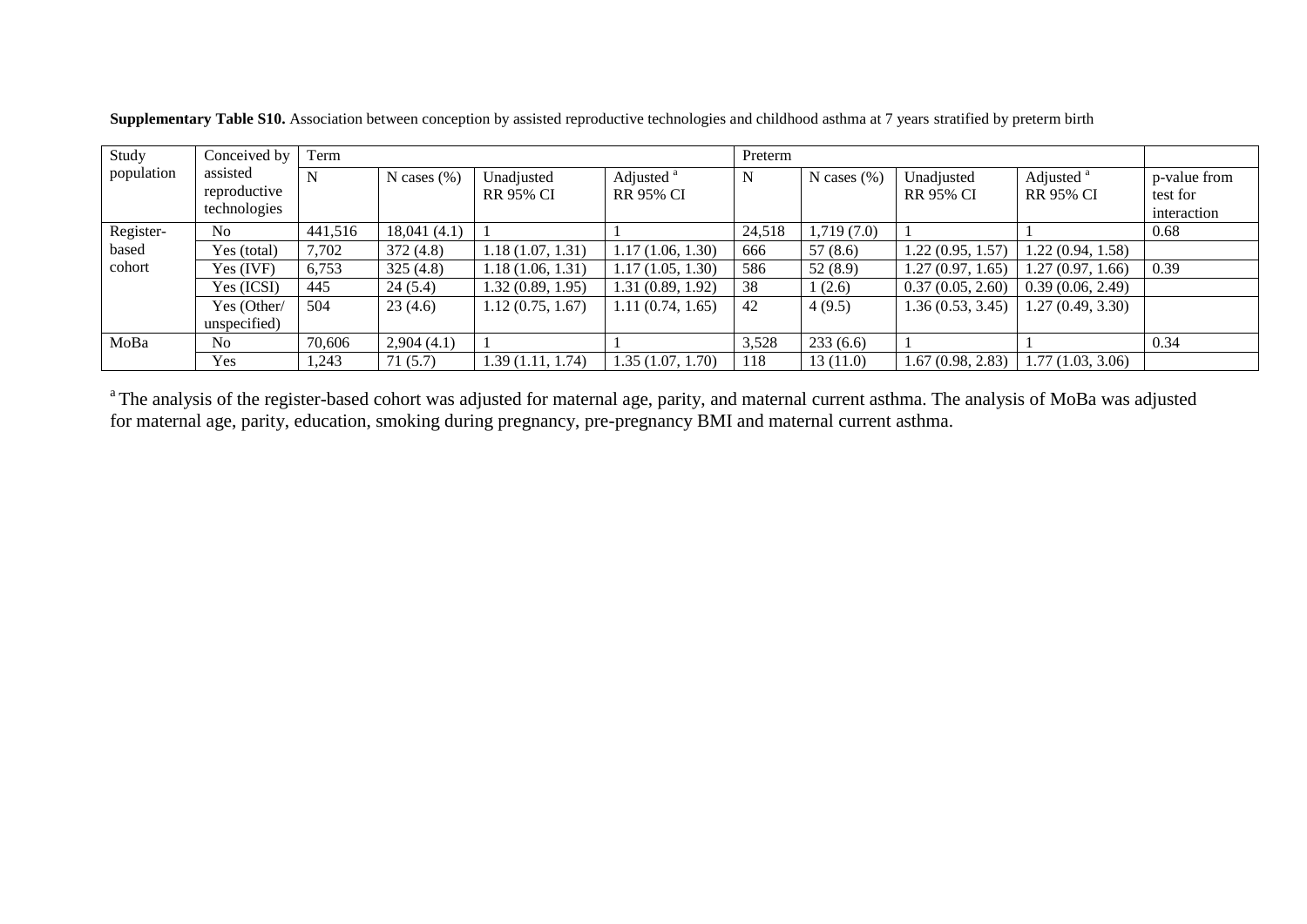**Supplementary Table S11.** Association between measures of parental fertility and childhood asthma at 7 years in the Norwegian Mother and Child Cohort Study stratified by preterm birth

| Exposure                                 | Exposure group         | Term   |                 |                   |                       | Preterm |                 |                   |                       |             |
|------------------------------------------|------------------------|--------|-----------------|-------------------|-----------------------|---------|-----------------|-------------------|-----------------------|-------------|
|                                          |                        | N      | N cases $(\% )$ | Unadjusted        | Adjusted <sup>a</sup> | N       | N cases $(\% )$ | Unadjusted        | Adjusted <sup>a</sup> | p-value     |
|                                          |                        |        |                 | <b>RR 95% CI</b>  | <b>RR 95% CI</b>      |         |                 | <b>RR 95% CI</b>  | <b>RR 95% CI</b>      | from test   |
|                                          |                        |        |                 |                   |                       |         |                 |                   |                       | for         |
|                                          |                        |        |                 |                   |                       |         |                 |                   |                       | interaction |
| Previously                               | No.                    | 64,598 | 2,614(4.1)      |                   |                       | 3,173   | 206(6.5)        |                   |                       | 0.88        |
| treated for<br>unwanted<br>childlessness | Yes                    | 5,575  | 290(5.2)        | 1.29 (1.14, 1.45) | 1.26(1.11, 1.42)      | 390     | 34(8.7)         | 1.34(0.94, 1.91)  | 1.28(0.87, 1.86)      |             |
| Time to                                  | $<$ 6 months           | 57,466 | 2,339(4.1)      |                   |                       | 2,804   | 182(6.5)        |                   |                       | 0.77        |
| conception                               | $6-12$ months          | 8,947  | 355(4.0)        | 0.97(0.87, 1.09)  | 0.97(0.87, 1.08)      | 450     | 29(6.4)         | 0.99(0.68, 1.45)  | 1.02(0.70, 1.50)      |             |
|                                          | More than 12<br>months | 5,436  | 281(5.2)        | 1.27 (1.13, 1.43) | 1.16(1.03, 1.32)      | 392     | 35(8.9)         | 1.38 (0.98, 1.94) | 1.31(0.91, 1.90)      |             |

<sup>a</sup> Adjusted for maternal age, parity, education, smoking during pregnancy, pre-pregnancy BMI and maternal current asthma.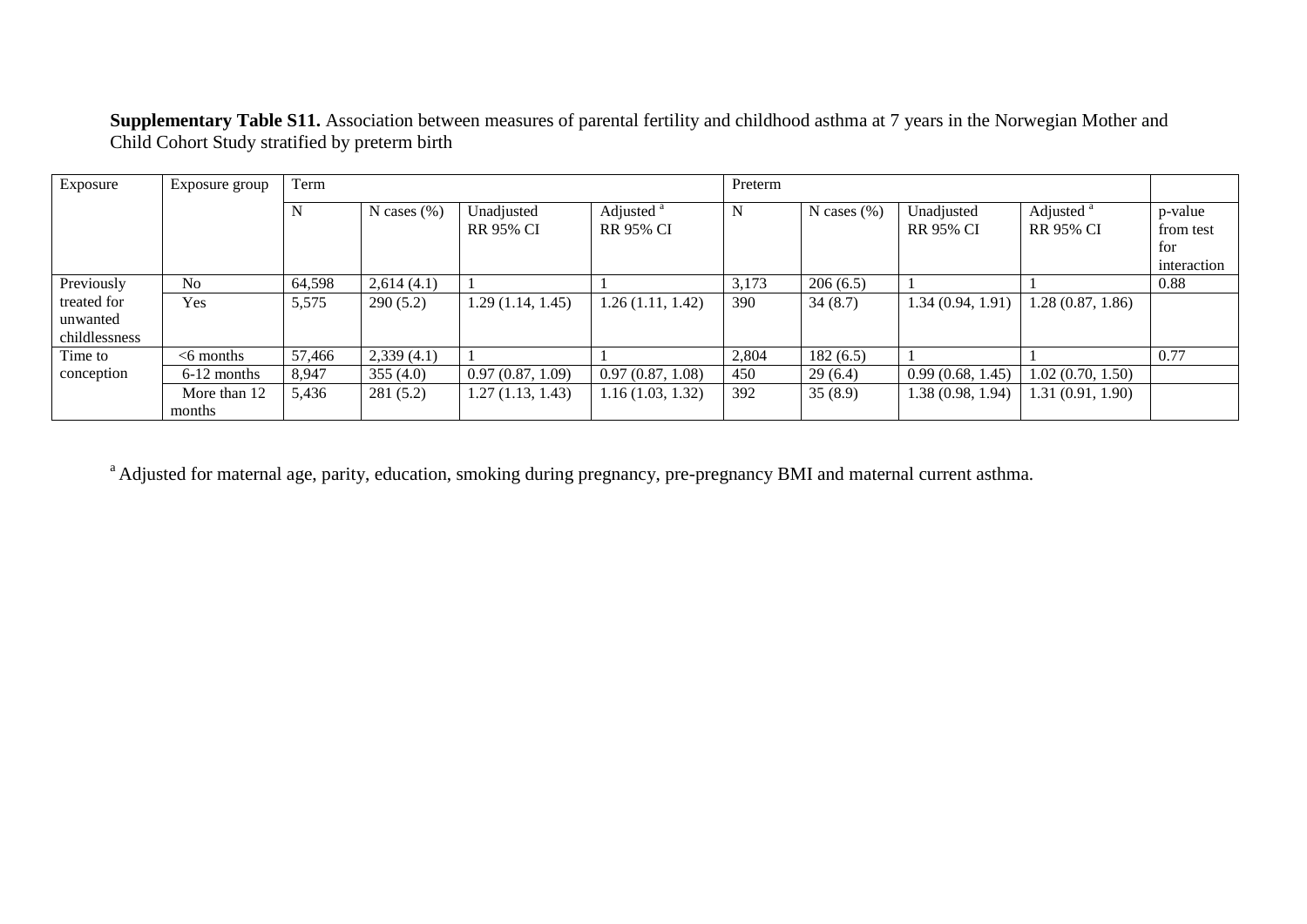| Study                        | Exposure                | Exposure       | Term    |                 |                                |                                           | Preterm |                 |                                |                                           |                      |
|------------------------------|-------------------------|----------------|---------|-----------------|--------------------------------|-------------------------------------------|---------|-----------------|--------------------------------|-------------------------------------------|----------------------|
| population                   |                         | group          | N       | N cases $(\% )$ | Unadjusted<br><b>RR 95% CI</b> | Adjusted <sup>a</sup><br><b>RR 95% CI</b> | N       | N cases $(\% )$ | Unadjusted<br><b>RR 95% CI</b> | Adjusted <sup>a</sup><br><b>RR 95% CI</b> | p-value<br>from test |
|                              |                         |                |         |                 |                                |                                           |         |                 |                                |                                           | for<br>interaction   |
| Register-<br>based<br>cohort | Number of               | None           | 355,532 | 14,328(4.0)     |                                |                                           | 19,334  | 1,300(6.7)      |                                |                                           | 0.27                 |
|                              | miscarriages            |                | 69,280  | 2,938(4.2)      | 1.05(1.01, 1.09)               | 1.05(1.01, 1.10)                          | 4,043   | 318(7.9)        | 1.17 (1.04, 1.32)              | 1.15(1.02, 1.29)                          |                      |
|                              | within the first        | $\mathfrak{D}$ | 17,272  | 805(4.7)        | 1.16(1.08, 1.24)               | 1.16 (1.08, 1.25)                         | 1,143   | 97(8.5)         | 1.26(1.04, 1.54)               | 1.24(1.02, 1.51)                          |                      |
|                              | 12 gestational<br>weeks | 3 or more      | 7,134   | 342(4.8)        | 1.19(1.07, 1.32)               | 1.19 (1.07, 1.33)                         | 664     | 61(9.2)         | 1.37 (1.06, 1.75)              | 1.32(1.02, 1.70)                          |                      |
|                              | Number of               | None           | 424,857 | 17,352(4.1)     |                                |                                           | 23,341  | 1,627(7.0)      |                                |                                           | 0.44                 |
|                              | miscarriages            |                | 10,227  | 471 (4.6)       | 1.13(1.03, 1.24)               | 1.18 (1.07, 1.29)                         | 859     | 75(8.7)         | 1.25 (1.00, 1.56)              | 1.21(0.96, 1.52)                          |                      |
|                              | between 12 and          | $\mathfrak{D}$ | 1,152   | 48 (4.2)        | 1.02(0.77, 1.35)               | 1.09 (0.83, 1.45)                         | 121     | 5(4.1)          | 0.60(0.25, 1.40)               | 0.55(0.24, 1.30)                          |                      |
|                              | 23 gestational<br>weeks | 3 or more      | 364     | 15(4.1)         | 1.01(0.61, 1.66)               | 1.06 (0.64, 1.75)                         | -54     | 3(5.6)          | 0.80(0.26, 2.40)               | 0.71(0.25, 2.06)                          |                      |
| MoBa                         | Number of               | None           | 57,867  | 2,379(4.1)      |                                |                                           | 2,869   | 179(6.2)        |                                |                                           | 0.13                 |
|                              | miscarriages            |                | 10,748  | 449(4.2)        | 1.02(0.92, 1.12)               | 1.03 (0.93, 1.14)                         | 575     | 49 $(8.5)$      | 1.37 (1.00, 1.86)              | 1.47(1.06, 2.04)                          |                      |
|                              | within the first        | $\mathfrak{D}$ | 2,401   | 111(4.6)        | 1.12(0.93, 1.36)               | 1.16 (0.96, 1.40)                         | 143     | 11(7.7)         | 1.23 (0.69, 2.21)              | 1.27(0.69, 2.34)                          |                      |
|                              | 22 gestational<br>weeks | 3 or more      | 833     | 36(4.3)         | 1.05(0.76, 1.45)               | 1.06(0.77, 1.47)                          | 59      | 7(11.9)         | 1.90(0.95, 3.81)               | 1.90(1.08, 3.36)                          |                      |

**Supplementary Table S12.** Association between maternal history of miscarriages and childhood asthma at 7 years stratified by preterm birth

<sup>a</sup>The analysis of the register-based cohort was adjusted for maternal age, parity, and maternal current asthma. The analysis of MoBa was adjusted for maternal age, parity, education, smoking during pregnancy, pre-pregnancy BMI and maternal current asthma.

<sup>b</sup> Additional adjustment child sex, low birthweight, preterm birth, pre-eclampsia and delivery by caesarean section.